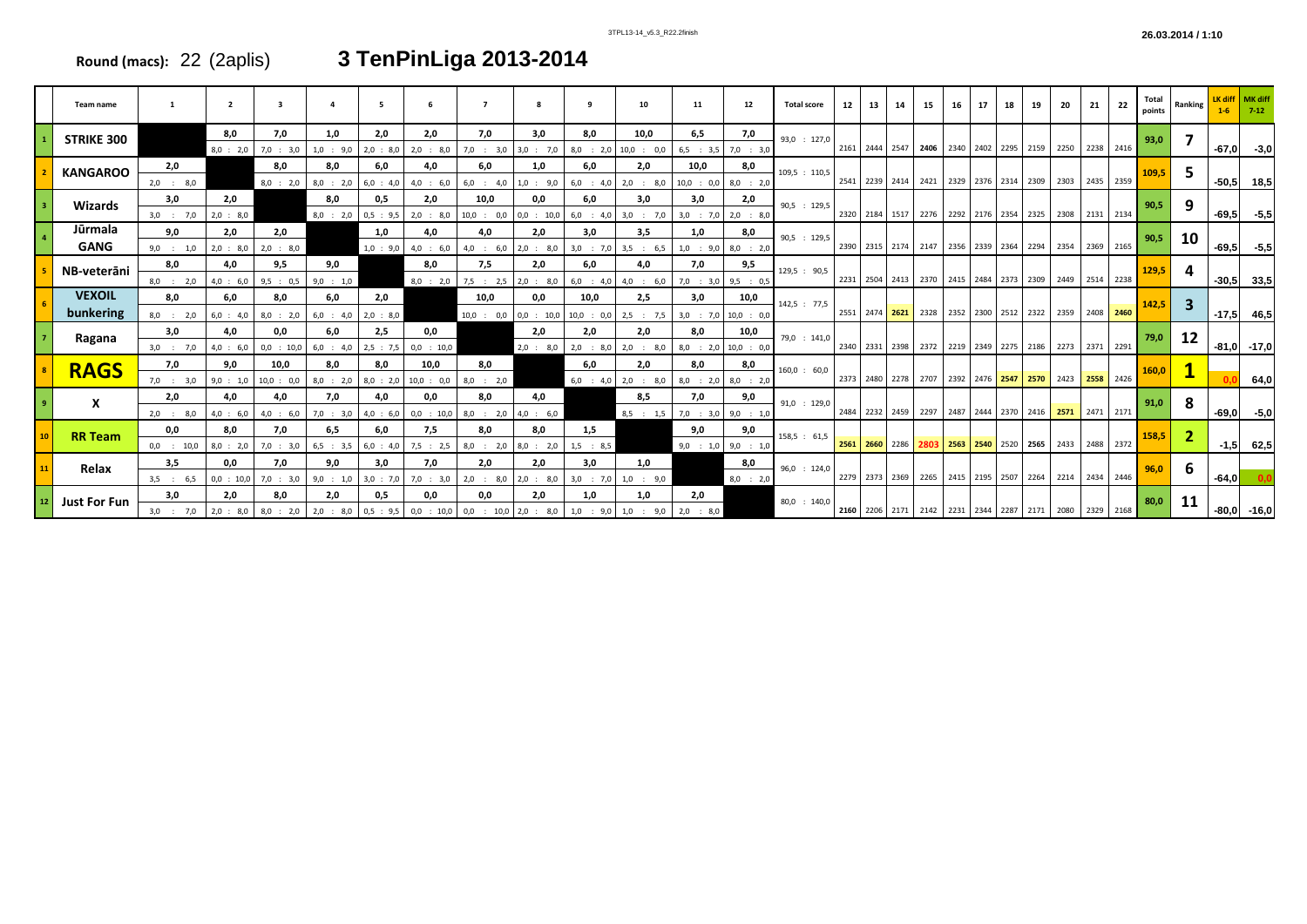## **3 TenPinLiga 2013-2014**

| No             | Name                                            | Team                                 | Total w<br><b>HDC</b> | Total<br>w/o<br>HDC | GameS                   | Average<br>Wo HDC |                 | Splits             | $1$ sp.=0.<br>EUR<br>4 | <b>AVG</b> | hdc             | <b>AVG</b> | hdc            | 1          | $\overline{2}$ | 3          | 4          | Total $\frac{9}{5}$<br>w hdc $\frac{9}{5}$ |                            |
|----------------|-------------------------------------------------|--------------------------------------|-----------------------|---------------------|-------------------------|-------------------|-----------------|--------------------|------------------------|------------|-----------------|------------|----------------|------------|----------------|------------|------------|--------------------------------------------|----------------------------|
|                |                                                 |                                      | 575213                | 490606              | 1162                    | 163,7             |                 | 1861               | 792,4                  |            |                 |            |                |            |                |            |            |                                            |                            |
|                | 1 Alvis Sprudzans                               | STRIKE 300                           | $\Omega$              | 0                   | $\overline{0}$          |                   |                 | $\mathbf 0$        | 0,0                    | 166        | 30              | 166        | 30             |            |                |            |            |                                            |                            |
|                | 2 Sergejs Vorobjovs                             | STRIKE 300                           | 17598                 | 14862               | 88                      | 168,9             | 24              | 51                 | 20,4                   | 173        | 25              | 165        | 31             | 179        | 171            | 154        | 253        | 881                                        | $\mathbf 0$                |
| 3              | <b>Līva Vaivade</b>                             | STRIKE 300                           | 17449                 | 14701               | 88                      | 167,1             | 27              | 59                 | 23,6                   | 185        | 17              | 171        | 27             | 180        | 192            | 168        | 136        | 784                                        | $\mathbf 0$                |
| 4              | Anita Zdanovska<br>Total with HDC               | STRIKE 300                           | 15082                 | 9958                | 83                      | 120,0             | 47              | 35                 | 14,0                   | 129        | 56<br>128       | 126        | 58<br>146      | 126<br>601 | 113<br>592     | 128<br>566 | 152<br>657 | 751<br>2416                                | $\mathbf{O}$               |
|                | 1 Dainis Maurinš                                | <b>KANGAROO</b>                      | 16468                 | 13560               | 84                      | 161,4             | 32              | 79                 | 31,6                   | 156        | 37              | 165        | 31             | 197        | 167            | 147        | 212        | 847                                        | $\mathbf 0$                |
|                | 2 Natālija Riznik                               | KANGAROO                             | 6680                  | 4932                | 36                      | 137,0             | 41              | 36                 | 14,4                   | 134        | 53              | 132        | 54             |            |                |            |            |                                            | $\mathbf 0$                |
|                | 3 Illona Ozola                                  | KANGAROO                             | 10709                 | 8377                | 56                      | 149,6             | 36              | 61                 | 24,4                   | 149        | 42              | 146        | 44             | 167        | 123            | 147        | 152        | 765                                        | $\mathbf 0$                |
| $\overline{4}$ | <b>Juris Maurinš</b>                            | KANGAROO                             | 1671                  | 1291                | 8                       | 161,4             | 33              | 3                  | 1,2                    | 146        | 44              | 146        | 44             |            |                |            |            |                                            | $\mathbf 0$                |
|                | 5 Māris Dukurs                                  | KANGAROO                             | 15224                 | 13320               | 76                      | 175,3             | 19              | 69                 | 27,6                   | 184        | 18              | 177        | 23             | 165        | 185            | 156        | 149        | 747                                        | $\mathbf 0$                |
|                | Total with HDC                                  |                                      |                       |                     |                         |                   |                 |                    |                        |            | 194             |            | 196            | 627        | 573            | 548        | 611        | 2359                                       |                            |
|                | Jelena Bistrova                                 | Wizards                              | 16117                 | 12517               | 84                      | 149,0             | 37              | 70                 | 28,0                   | 153        | 39              | 147        | 44             | 155        | 123            | 132        | 190        | 776                                        | $\mathbf 0$                |
| 2<br>3         | <b>Karina Auzina</b><br><b>Julians Visockis</b> | Wizards<br>Wizards                   | 7356<br>15133         | 5328<br>14087       | 40<br>76                | 133,2<br>185.     | 43<br>11        | 36<br>62           | 14,4<br>24,8           | 136<br>194 | 51<br>11        | 136<br>182 | 51<br>19       | 121<br>164 | 121<br>154     | 121<br>131 | 121<br>145 | 688<br>670                                 | $\mathbf 0$<br>$\mathbf 0$ |
|                | 4 Jurijs Dolgovs                                | Wizards                              | 798                   | 698                 | 4                       | 174,5             | 20              | 5                  | 2,0                    | 173        | 25              | 177        | 23             |            |                |            |            |                                            |                            |
|                | 5 Vladislavs Jegorovs                           | Wizards                              | 2889                  | 2365                | 16                      | 147,8             | 38              | 12                 | 4,8                    | 153        | 39              | 149        | 42             |            |                |            |            |                                            |                            |
|                | Total with HDC                                  |                                      |                       |                     |                         |                   |                 |                    |                        |            | 165             |            | 179            | 554        | 512            | 498        | 570        | 2134                                       |                            |
|                | 1 Veronika Hudjakova                            | Jūrmala GANG                         | 16550                 | 15222               | 80                      | 190.              | 9               | 38                 | 15,2                   | 193        | 11              | 199        | 7              | 213        | 160            | 182        | 215        | 798                                        | $\mathbf 0$                |
|                | 2 Inakentijs Hudjakovs                          | Jūrmala GANG                         | 12054                 | 7445                | 67                      | 111,1             | 48              | 43                 | 17,2                   | 105        | 73              | 109        | 70             |            | 91             |            | 132        | 363                                        | $\mathbf 0$                |
|                | 3 Artioms Hudjakovs                             | Jūrmala GANG                         | 12787                 | 9304                | 68                      | 136,8             | 42              | 52                 | 20,8                   | 134        | 53              | 135        | 52             | 109        |                | 134        | 151        | 550                                        | $\mathbf 0$                |
|                | 4 Kirils Hudjakovs                              | Jūrmala GANG                         | 6512                  | 5683                | 33                      | 172,2             | 21              | 14                 | 5,6                    | 176        | 23              | 182        | 19             | 137        | 153            | 107        |            | 454                                        | $\mathbf 0$                |
|                | 5 Vladimirs Pribilevs<br>Total with HDC         | Jūrmala GANG                         | 850                   | 750                 |                         | 187.5             | 10              | $\overline{4}$     | 1,6                    | 173        | 25<br>185       | 177        | 23<br>171      | 537        | 500            | 501        | 627        | 2165                                       |                            |
|                | <b>Vladimirs Lagunovs</b>                       | NB-veterāni                          | 17688                 | 15712               | 88                      | 178,5             | 15              | 60                 | 24,0                   | 185        | 17              | 183        | 18             | 143        | 147            | 211        | 176        | 749                                        | $\mathbf 0$                |
| 2              | Aleksandrs Lininš                               | NB-veterāni                          | 16807                 | 13967               | 85                      | 164,3             | 31              | 61                 | 24,4                   | 162        | 33              | 167        | 30             | 186        | 186            | 143        | 142        | 777                                        | $\mathbf{O}$               |
| 3              | <b>Valdemars Vaivads</b>                        | NB-veterāni                          | 2983                  | 2303                | 16                      | 143,9             | 39              | 10                 | 4,0                    | 145        | 45              | 145        | 45             |            |                |            |            |                                            |                            |
| 4              | <b>Guntars Beisons</b>                          | NB-veterāni                          | 14214                 | 12314               | 72                      | $171,0$ 22        |                 | 31                 | 12,4                   | 170        | 28              | 176        | 23             | 151        | 129            | 135        | 205        | 712                                        | $\mathbf 0$                |
| 5              |                                                 | NB-veterāni                          |                       |                     |                         |                   |                 |                    |                        |            |                 |            |                |            |                |            |            |                                            |                            |
|                | <b>Total with HDC</b>                           |                                      |                       |                     |                         |                   |                 |                    |                        |            | 123             |            | 116            | 551        | 533            | 560        | 594        | 2238                                       |                            |
|                | 1 Dmitrijs Čebotarjovs                          | VEXOIL bunkering                     | 11681                 | 11305               | 56                      | 201,9             | $\overline{4}$  | 41                 | 16,4                   | 202        | 5               | 204        | Δ              | 172        | 181            | 232        | 191        | 792                                        | $\mathbf 0$                |
|                | 2 Nikolajs Ovčinnikovs<br><b>Jānis Dzalbs</b>   | VEXOIL bunkering                     | 12378                 | 11802               | 60                      | 196.              | 5               | 49                 | 19.6                   | 197        | 9<br>7          | 189        | 14             | 170        | 192            | 217        | 221        | 856                                        | $\mathbf 0$                |
| 3<br>4         | Andis Dārziņš                                   | VEXOIL bunkering<br>VEXOIL bunkering | 12250<br>11483        | 11470<br>10955      | 60<br>56                | 191,2<br>195,6    | 8<br>6          | 45<br>41           | 18,0<br>16,4           | 199<br>194 | 11              | 197<br>190 | 9<br>14        | 234        | 164            | 182        | 196        | 812                                        | $\mathbf 0$                |
|                | <b>Total with HDC</b>                           |                                      |                       |                     |                         |                   |                 |                    |                        |            | $\overline{32}$ |            | 41             | 603        | 564            | 658        | 635        | 2460                                       |                            |
|                | 1 Madara Liepina                                | Ragana                               | 15259                 | 10287               | 84                      | 122,5             | 45              | 72                 | 28,8                   | 119        | 63              | 121        | 62             | 127        | 138            | 124        | 133        | 770                                        | $\mathbf 0$                |
|                | 2 Martins Nicmanis                              | Ragana                               | 17300                 | 14560               | 88                      | 165,5             | 29              | 50                 | 20,0                   | 164        | 32              | 161        | 34             | 137        | 195            | 178        | 147        | 793                                        | $\mathbf 0$                |
|                | 3 Kristaps Lusars                               | Ragana                               | 556                   | 556                 | $\overline{\mathbf{4}}$ | 139,0             | 40              | 4                  | 1.6                    | 139        | 49              | 139        | 49             |            |                |            |            |                                            |                            |
|                | 4 Māris Eisaks                                  | Ragana                               | 16580                 | 14812               | 83                      | 178,5 16          |                 | 45                 | 18,0                   | 186        | 16              | 176        | 23             | 181        | 182            | 184        | 89         | 728                                        | $\mathbf 0$                |
|                | 5 Elīna Vīksna<br><b>Total with HDC</b>         | Ragana                               | $\Omega$              | $\Omega$            |                         | $0,0$ 49          |                 | $\Omega$           | 0,0                    |            | 160             |            |                | 168 564    | 634            | 605        | 488        | 2291                                       |                            |
|                | 1 Māris Štokmanis                               | <b>RAGS</b>                          | 5494                  | 4626                | 28                      | 165,2             | 30 <sup>1</sup> | 16                 | 6,4                    | 161        | 34              | 162        | 33             |            |                |            |            |                                            |                            |
|                | 2 Jānis Štokmanis                               | RAGS                                 | 13424                 | 11476               | 68                      | $168,8$ 25        |                 | 34                 | 13,6                   | 159        | 35              | 170        |                | 28 148     |                | 158 172    | 214        | 804                                        | $\mathbf 0$                |
|                | 3 Daniels Vēzis                                 | RAGS                                 | 18334                 | 18090               | 84                      | 215,4             | $\overline{2}$  | 59                 | 23,6                   | 218        | 0               | 226        |                | $0$ 179    | 237            | 254        | 182        | 852                                        | $\mathbf 0$                |
|                | 4 Juris Bricis                                  | RAGS                                 | 13853                 | 13049               | 68                      | 191,9             | $\overline{7}$  | 41                 | 16,4                   | 201        | 6               | 196        |                | 9 147      | 222            | 188        | 177        | 770                                        | $\mathbf 0$                |
|                | Total with HDC                                  |                                      |                       |                     |                         |                   |                 |                    |                        |            | 75              |            | 70             | 511        | 654            | 651        | 610        | 2426                                       |                            |
|                | 1 Ivars Vinters                                 | Χ                                    | 17033                 | 15529               | 84                      | 184,9             | 12              | 49                 | 19,6                   | 187        | 16              | 197        |                | 9 145      | 182            | 139        | 166        | 668                                        | $\mathbf 0$                |
|                | 2 Signe Vintere                                 | Χ                                    | 14037                 | 11497               | 72                      | 159,7 35          |                 | 73                 | 29,2                   | 159        | 35              | 164        | 32             | 149        |                | 149 149    | 149        | 724                                        | $\mathbf 0$                |
|                | 3 Kaspars Bekeris<br>Total with HDC             | Χ                                    | 16698                 | 14170               | 84                      | 168,7 26          |                 | 43                 | 17,2                   | 171        | 27<br>78        | 174        | 25<br>66       | 165<br>525 | 153<br>550     | 179<br>533 | 182<br>563 | 779<br>2171                                | $\mathbf 0$                |
|                | 1 Jānis Zemītis                                 | RR Team                              | 17514                 | 16982               | 84                      | 202,2             | 3               | 55                 | 22,0                   | 202        | 5               | 207        | $\overline{2}$ | 204        | 196            | 187        | 146        | 741                                        | $\mathbf 0$                |
|                | 2 Raimonds Zemītis                              | RR Team                              | 16173                 | 14625               | 80                      | 182,8             | 13              | 56                 | 22,4                   | 195        | 10              | 194        | 11             | 195        | 142            | 191        | 195        | 767                                        | $\mathbf 0$                |
|                | 3 Tatjana Telnova                               | RR Team                              | 3290                  | 2826                | 16                      | 176,6 17          |                 | 12                 | 4,8                    | 172        | 26              | 172        | 26             |            |                |            |            |                                            |                            |
|                | 4 Artūrs Levikins                               | RR Team                              | 10836                 | 10836               | 48                      | 225.8             | 1               | 10                 | 4,0                    | 231        | 0               | 231        |                | $0$   216  | 216            | 216        | 216        | 864                                        | $\overline{0}$             |
|                | <b>Total with HDC</b>                           |                                      |                       |                     |                         |                   |                 |                    |                        |            | 41              |            |                | 39 628     | 567            | 607        | 570        | 2372                                       |                            |
|                | 1 Dmitrijs Dolgovs                              | Relax                                | 15168                 | 13592               | 76                      | 178,8 14          |                 | 53                 | 21,2                   | 181        | 20              | 180        | 21             | 188        | 217            | 173        | 171        | 833                                        | $\mathbf 0$                |
|                | 2 Marina Petrova                                | Relax                                | 13274                 | 11490               | 68                      | 169,0 23          |                 | 69                 | 27,6                   | 167        | 30              | 164        | 32             | 157        | 142            | 175        | 202        | 804                                        | $\overline{0}$             |
|                | 3 Dmitrijs Paškovs                              | Relax                                | 14108                 | 11988               | 72                      | 166,5 28          |                 | 33                 | 13,2                   | 161        | 34              | 157        |                | 37 177     | 162            | 151        | 171        | 809                                        | $\mathbf 0$                |
|                | <b>Total with HDC</b>                           |                                      |                       |                     |                         |                   |                 |                    |                        |            | 84              |            |                | 90 612     | 611            | 589        | 634        | 2446                                       |                            |
|                | 1 Valters Baumanis                              | Just For Fun                         | 15449                 | 12812               | 80                      | 160,2             | 34              | 45                 | 18,0                   | 158        | 36              | 152        |                | 40 143     | 165            | 119        | 124        | 711                                        | $\mathbf 0$                |
|                | 2 Jānis Lazda<br>3 Dace Zandberga               | Just For Fun<br>Just For Fun         | 12421<br>$\mathbf 0$  | 10875<br>0          | 62<br>$\mathbf 0$       | $175,4$ 18        |                 | 34<br>$\mathbf{1}$ | 13,6<br>0,4            | 176<br>103 | 23<br>74        | 168<br>103 | 29<br>74       | 187        | 137            | 191        | 136        | 767                                        | $\mathbf 0$                |
|                | 4 Jūlija Smirnova                               | Just For Fun                         | 6427                  | 4653                | 35                      | 132,9 44          |                 | 25                 | 10,0                   | 131        | 55              | 127        | 58             |            |                |            |            |                                            |                            |
|                | 5 Ernests Kociņš                                | Just For Fun                         | 10574                 | 7047                | 58                      | $121,5$ 46        |                 | 35                 | 14,0                   | 117        | 65              | 117        |                | 65 116     | 104            |            | 93 117     | 690                                        | $\overline{0}$             |
|                | Total with HDC                                  |                                      |                       |                     |                         |                   |                 |                    |                        |            | 253             |            |                | 266 580    | 540            | 537        | 511        | 2168                                       |                            |